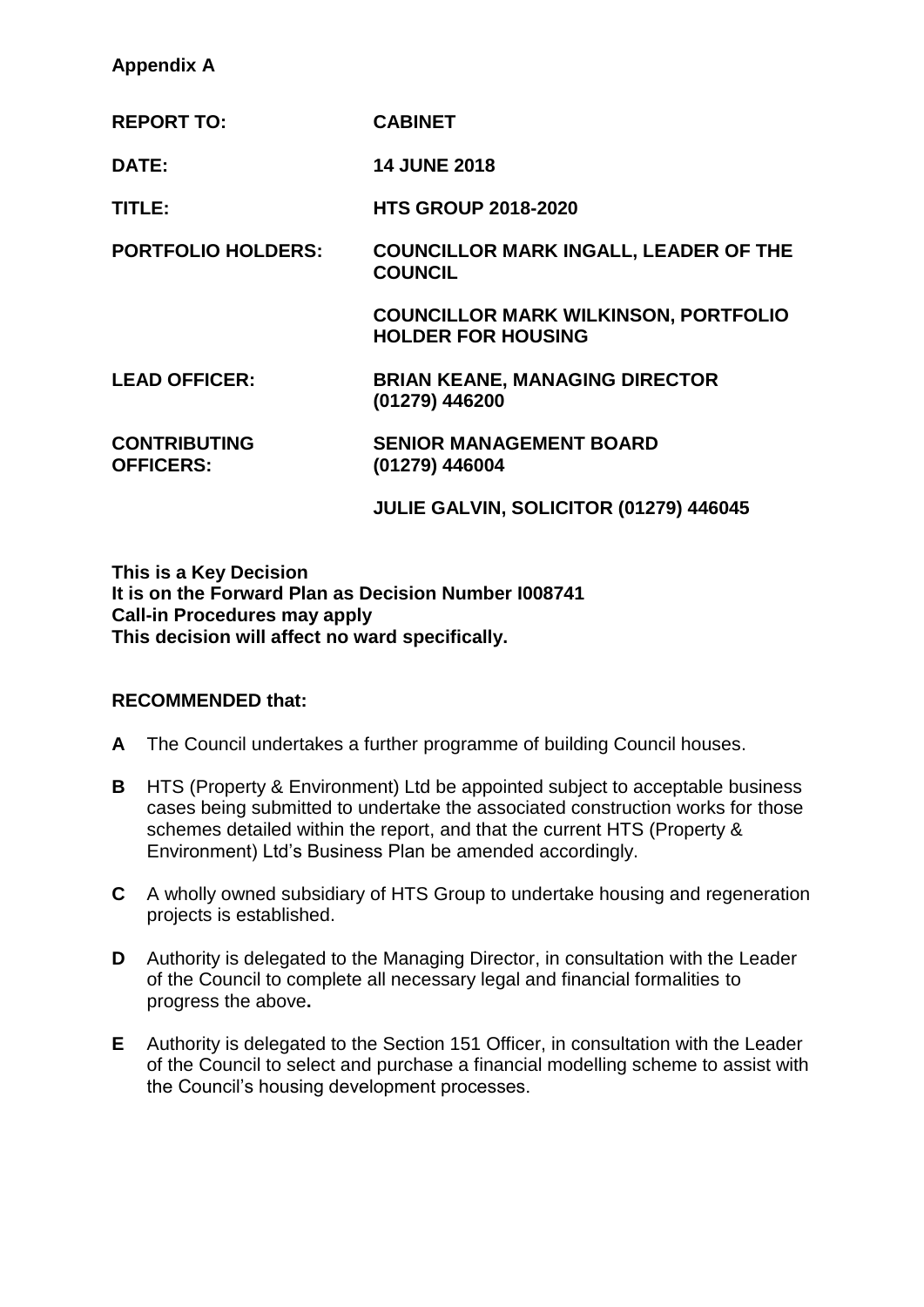# **REASON FOR DECISION**

- **A** To enable the future direction and governance of the HTS Group of Companies to continue to deliver the Council's corporate aims and objectives.
- **B** To create a division of the HTS trading group to act as a delivery vehicle for Council housing and wider regeneration and development activity and projects.

# **BACKGROUND**

- 1. On 1 February 2017 the Council's Local Authority Trading Company HTS Property & Environment Ltd (HTS) commenced trading to deliver the services previously provided by Kier Harlow Ltd.
- 2. HTS is part of a wider group company structure, created under the umbrella of a Council owned holding company. The trading group was created to position the Council in response to the changing national and local environment when delivering corporate plan priorities.
- 3. Governance arrangements for the trading group of companies were agreed by Cabinet in November 2015.
- 4. The current group structure comprises of a holding company called HTS Group Limited and one wholly owned subsidiary called HTS (Property & Environment) Limited. Both boards have the same Councillor Directors and Non-Executive Chair appointed to them. In addition, HTS has a Managing Director appointed to the Board and a Company Secretary. Both were recruited from Kier Harlow Limited.
- 5. They are held to account by a politically balanced Shareholder Sub-Committee (SSC), which is a sub-committee of Cabinet. The SSC has express terms of reference and retains overall strategic decision making powers enshrined in an approved delegation matrix for both the holding company and HTS.
- 6. The SSC consists of the Leader of the Council, the Portfolio Holder for Housing, and the Portfolio Holder for Environment, together with and two opposition councillors (currently the Leader of the Opposition, and the Deputy Leader of the Opposition). Both the Managing Director and Non-Executive Chairman of HTS attend and report to each SSC meeting.
- 7. Decision making powers for Shareholder to Board and to Managing Director levels for HTS are delegated and reviewed annually by the Council as Shareholder.
- 8. The HTS Board is required to produce an annual Business Plan for approval by the Shareholder.
- 9. The changing environment at Harlow which includes: the establishment and delivery of a new Local Plan with stretching housing targets; the establishment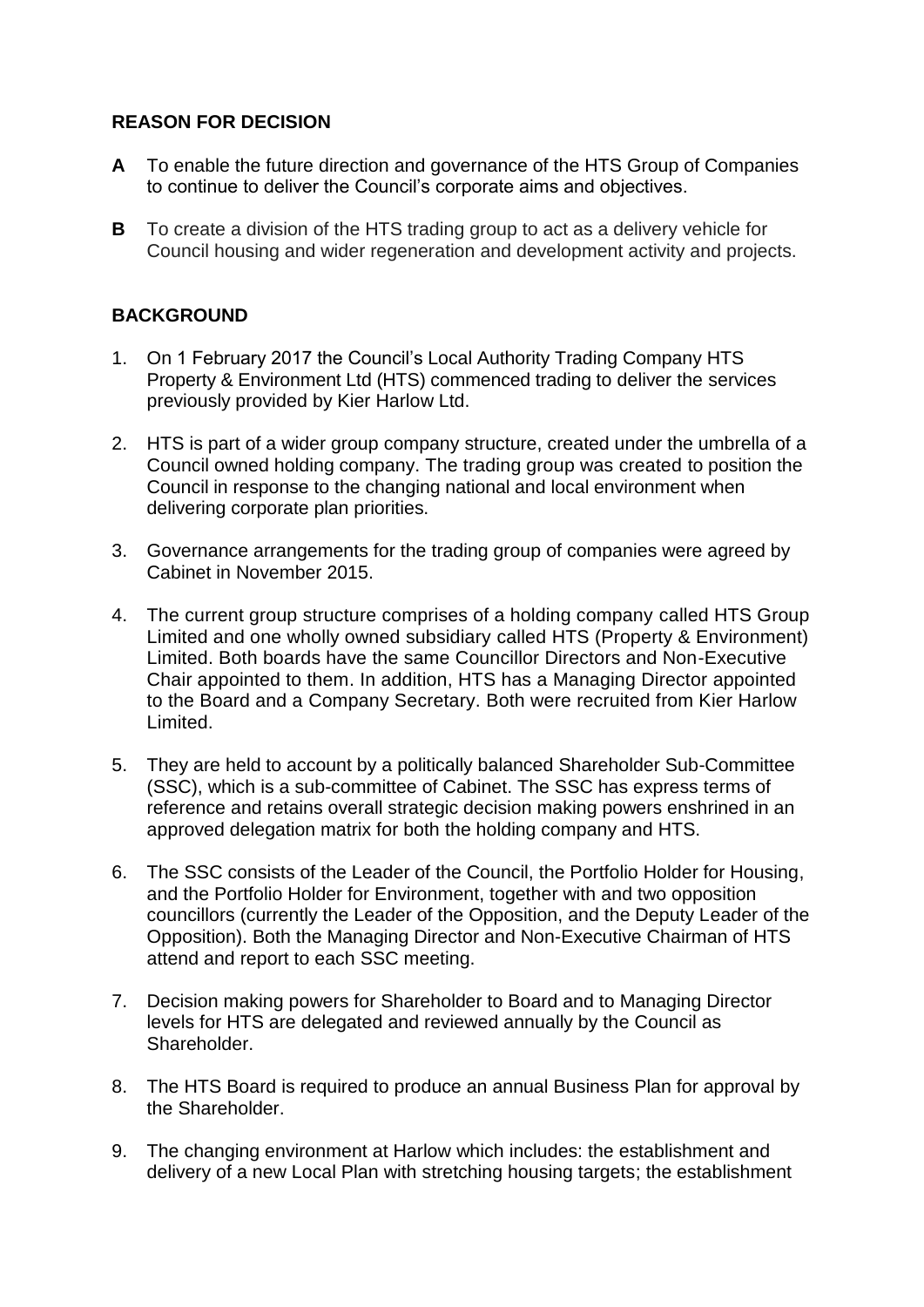of the new Harlow and Gilston Garden town; and the urgent need for housing of all tenures coupled with a need to regenerate the town centre, requires the Council to explore new ways to overcome the barriers and challenges it faces. This will require the exploration and formation and use of a range of appropriate delivery vehicles, together with the establishment of effective partnerships, and potentially major investment.

# **ISSUES/PROPOSALS**

# **Building New Council Housing**

- 10. In 2014/2015 the Council built its first council homes in over 25 years. Eighteen, two bedroom homes were built across three former garage sites, providing much needed homes for people from Harlow's Housing Needs register.
- 11. Within the 2017 2047 HRA Business Plan, approved by Full Council in February 2018, were further proposals to increase the supply of council owned homes during 2018/19 through enhancements and refurbishments at Sumners Farm Close, Partridge Court, Hare Street Springs and Collins Meadow. These Schemes will deliver an additional 11 new council housing units once complete to supplement the Council's existing housing stock funded through the Housing Revenue Account (HRA). It is also proposed to build three additional Council homes on the derelict garage site at The Readings.
- 12. In addition, the Council has also developed a pipeline of sites and linked in some cases back to the HRA garage strategy with the potential to deliver in the region of 80 new homes over the next three years, subject to planning and suitable funding being identified.
- 13. Under the current trading regulations HTS may be used as a vehicle to deliver important Council priorities over and above those for which it is currently contracted. This additional work could include the building or refurbishment of Council housing and, as a vehicle created and operated within the Teckal exemption, work solely for the benefit of the Council may be awarded directly to HTS, subject to approved governance and best value principles.
- 14. A Business Case process already exists and is utilised for the award of existing capital works to HTS. The purpose of the business case process is to evaluate and ensure that the Council achieves best value in the award of the packages. In the event that best value cannot be achieved, the Council has the right to advertise the Schemes in the open market, and HTS may resubmit a bid should it wish to.
- 15. It is proposed that the Council apply the business case process for the purposes of the delivery of the schemes identified in paragraph 11 above and that HTS be invited to submit a response to deliver the schemes.
- 16. Under its current corporate governance, HTS is able to deliver a range of works packages to meet Council priorities. However to position HTS to fully service the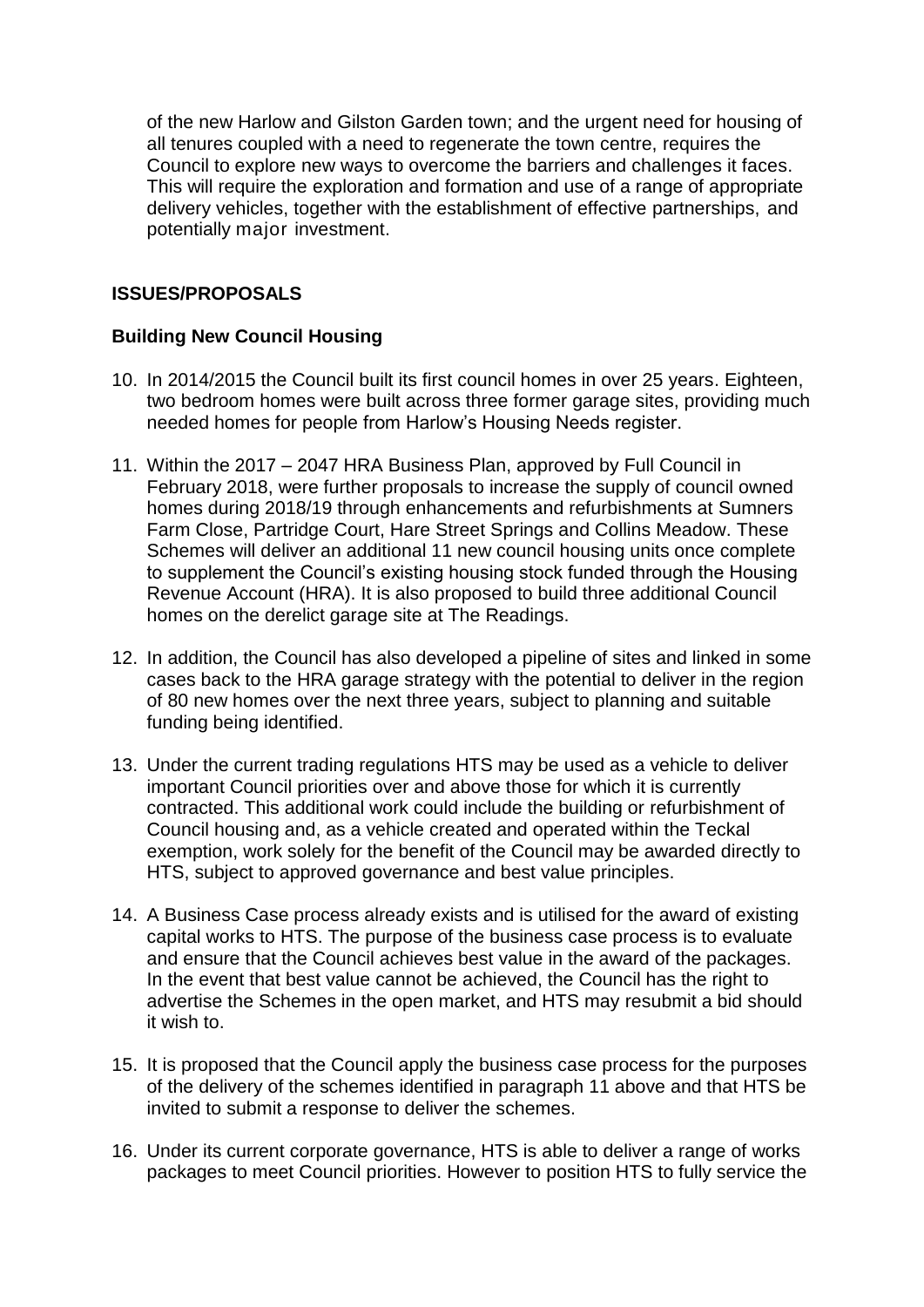Council in the future, minor amendments are required to the annual HTS Business Plan to give HTS a wider Shareholder approved mandate to continue and respond to opportunity both within and outside of HRA scheme development.

### **Setting up a New Housing/Regeneration Company ("Company")**

- 17. The Council is committed to the regeneration of Harlow and in particular the Town Centre, and continues to make the case for investment in Harlow. This is particularly important in the context of the development of the Local Plan and the development of the Harlow and Gilston Garden Town project. There are now several ongoing major projects which potentially support regeneration activity and the opportunity to draw these together must be grasped.
- 18. To enable the opportunities that exist to move forward with specific focus, and potentially open up alternative funding mechanisms to those currently available to the Council, it is recommended that a Company Limited by Shares with open purposes in its Articles of Association be established, thus enabling a wide scope of activity without restricting the Company to a particular sector of regeneration or housing delivery. The Company will be wholly owned by the Council, established to directly deliver housing and regeneration programmes. If created it could form part of a wider range of potential delivery vehicles that may be required to achieve the corporate objectives for estate regeneration, town centre regeneration, and the provision of more and better housing.
- 19. The HTS Group structure gives a corporate platform for the creation of a subsidiary commercial trading company to serve the Council and deliver schemes outside of the HRA. The Company will be created as a wholly owned subsidiary of HTS Group, answerable to the Council as the ultimate shareholder.
- 20. It is proposed that the new Company is created to complement existing arrangements. It is anticipated that in the short to medium term the Company will undertake the majority of its work for the Council and will be able to take advantage of the 'Teckal' exemption in regulation 12 of the Public Contract Regulations 2015.
- 21. The initial creation of a parallel 'Teckal' vehicle will provide trading synergy to work with and alongside HTS. This could provide a platform for the existing trading arms to provide services within the wider group for the Council subject to public procurement rules to ultimately serve the Council as Shareholder.
- 22. Setting up a local housing and regeneration company provides for a greater stewardship role in place-shaping, and potentially a financial return to the Council. It is anticipated that the Company will provide the Council with greater freedoms and flexibilities to take innovative steps to meet local housing needs.
- 23. It is proposed that the board serving the new housing/regeneration company will comprise of three Councillor Directors, and one Council senior manager. with an option to appoint a Managing Director if required and mechanisms to appoint a Chair holding a casting vote where appropriate. The new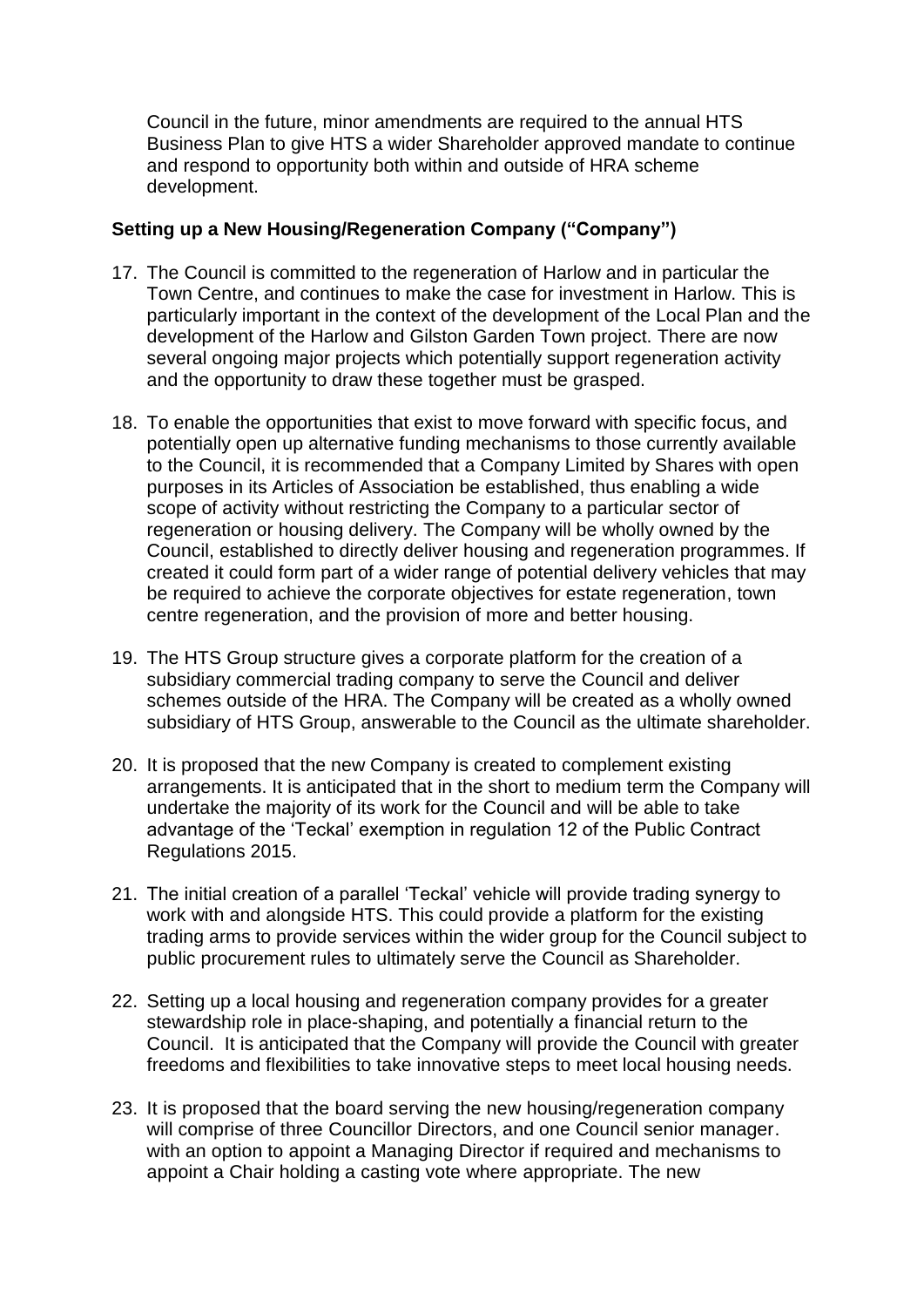housing/regeneration company will require bespoke Articles together with a scheme of delegation. It is anticipated that independent professionals both externally sourced and from other trading arms within the HTS trading group will act in an advisory capacity to support the board of the new Company.

24. Additionally, in order to safeguard the Council's interests and to ensure ongoing influence is demonstrated over the new subsidiary it is proposed that the Terms of Reference of the SSC are revisited and revised where appropriate to enshrine shareholder role and the required level of control and influence.

### **Next Steps**

- 25. The establishment of a new housing/regeneration company is the next step in the development of the wider Council owned trading group. Shareholder terms of reference, Articles of Association, and a Scheme of Delegation will be required to support the actual incorporation of the Company.
- 26. It is proposed that further analysis is undertaken to test and evaluate all the elements already highlighted in greater depth, including initial resourcing and financing. The testing options and modelling scenarios, together with outlining in more detail the required relationships with existing HTS Group subsidiaries.
- 27. Further evaluation will also be required which will include detailed financial appraisals on identified housing and regeneration sites. Exploring financial resourcing, testing out commercial viability, undertaking sensitivity analysis, and the potential use of currently retained 'Right to Buy' receipts in support of the overall housing delivery programme. Officers have located a financial tool kit to assist with viability studies and provide a platform for Officers to appraise and manage developments, stock reinvestment projects and reporting. The contract value is estimated at approximately £32,000.
- 28. Before commencing trading operations, there is a need to establish a longer term housing and regeneration strategy, setting out long term objectives, recognising the wider impacts of the development activity in the economy and the community.
- 29. In addition, there will be a requirement to review the current Board structures and their relationships with each other and ultimately the Council as shareholder.

### **IMPLICATIONS**

# **Place (Includes Sustainability)**

As contained within the report. **Author: Graeme Bloomer, Head of Place**

### **Finance (Includes ICT)**

The establishment of the company will be met from within the Councils approved budget. The proposal to award the specific business cases set out in the report to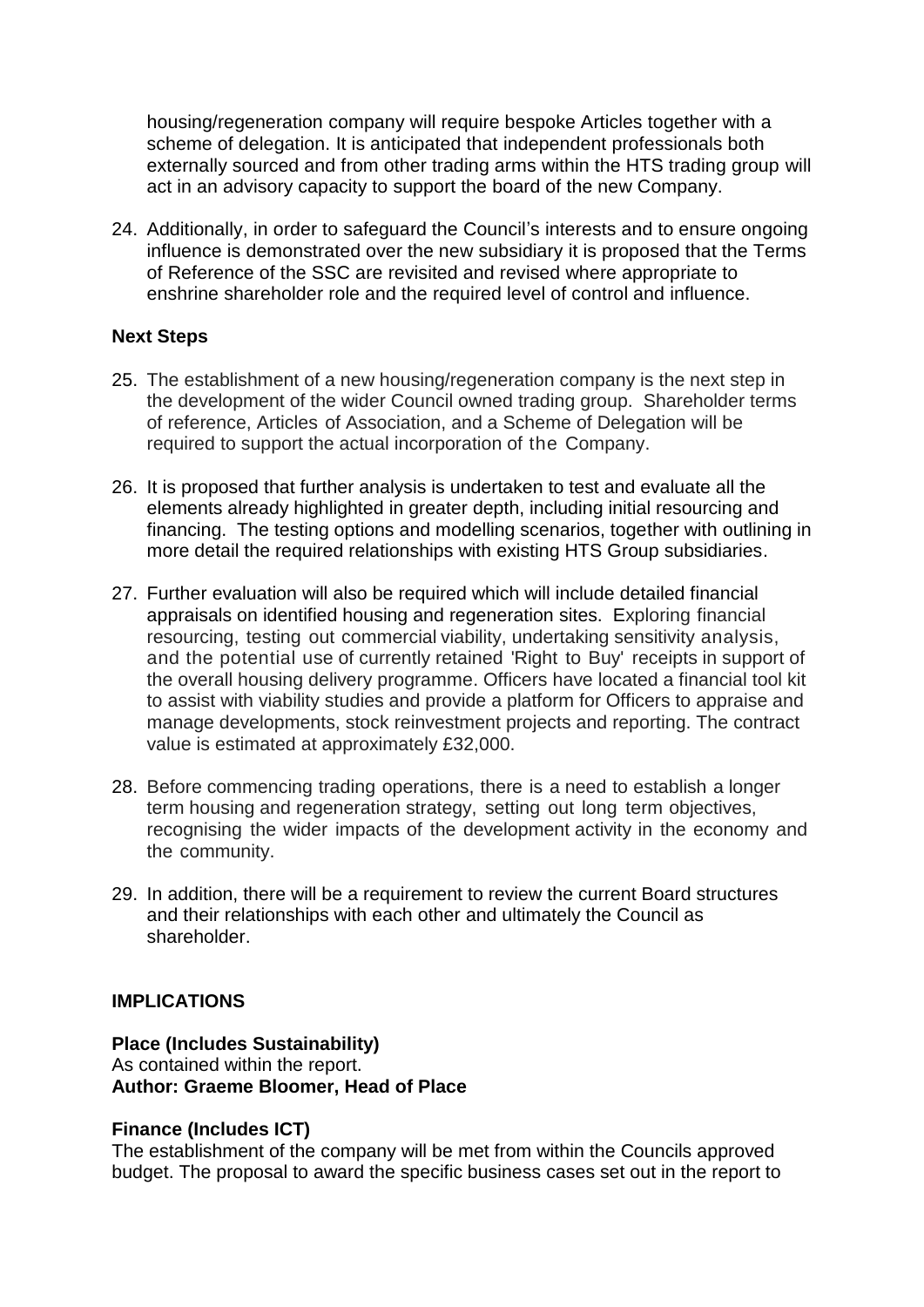HTS (P&E) Ltd will be financed from existing HRA repairs and capital budgets or funding secured under legal agreements for the delivery of affordable housing. Further expansion of the house building programme and any proposed regeneration schemes will be subject to normal viability and financial assessments in conjunction with appropriate due diligence and best value assessments.

# **Author: Simon Freeman, Head of Finance**

#### **Housing**

The creation of HTS Group Ltd and its subsidiaries must enable the Council to utilise flexible arrangements to support the delivery of the Council's Corporate Plan objectives for more and better housing and the wider regeneration of the town. Proper governance, stewardship and control mechanisms must be in place to ensure the appropriate levels of commercialism whilst demonstrating accountability to its local community as a public body that applies public funds

# **Author: Andrew Murray, Head of Housing**

### **Community Wellbeing (Includes Equalities and Social Inclusion)**

The establishment of a housing/regeneration company will provide an option for delivering new housing and regeneration schemes. Thill will also help address health and wellbeing issues through improvements to housing and the public realm and through policies addressing employment and skills which will be adopted by the company.

### **Author: Jane Greer, Head of Community Wellbeing**

#### **Governance (Includes HR)**

Section 1 of the Localism Act 2011 provides Local Authorities with the power to do anything that an individual may do subject to a number of limitations (this is referred to as the "General Power of Competence"). Where a local authority uses the General Power of Competence for a commercial purpose, it must do so through a Company.

The Council must comply with Regulation 2 of The Local Government (Best Value Authorities (Power to Trade) (England) Order 2009 which requires a business case to be prepared and approved prior to trading.

The Council has a public sector equality duty (Equality Act 2010 s149) to effectively minimise disadvantage to people who share protected characteristics. This proposal positively supports the duty by seeking to improve the provision of Council housing increasing the availability of decent accommodation for those qualifying for such assistance.

### **Author: Colleen O'Boyle, Interim Head of Governance**

### **Appendices**

None.

### **Background Papers**

None.